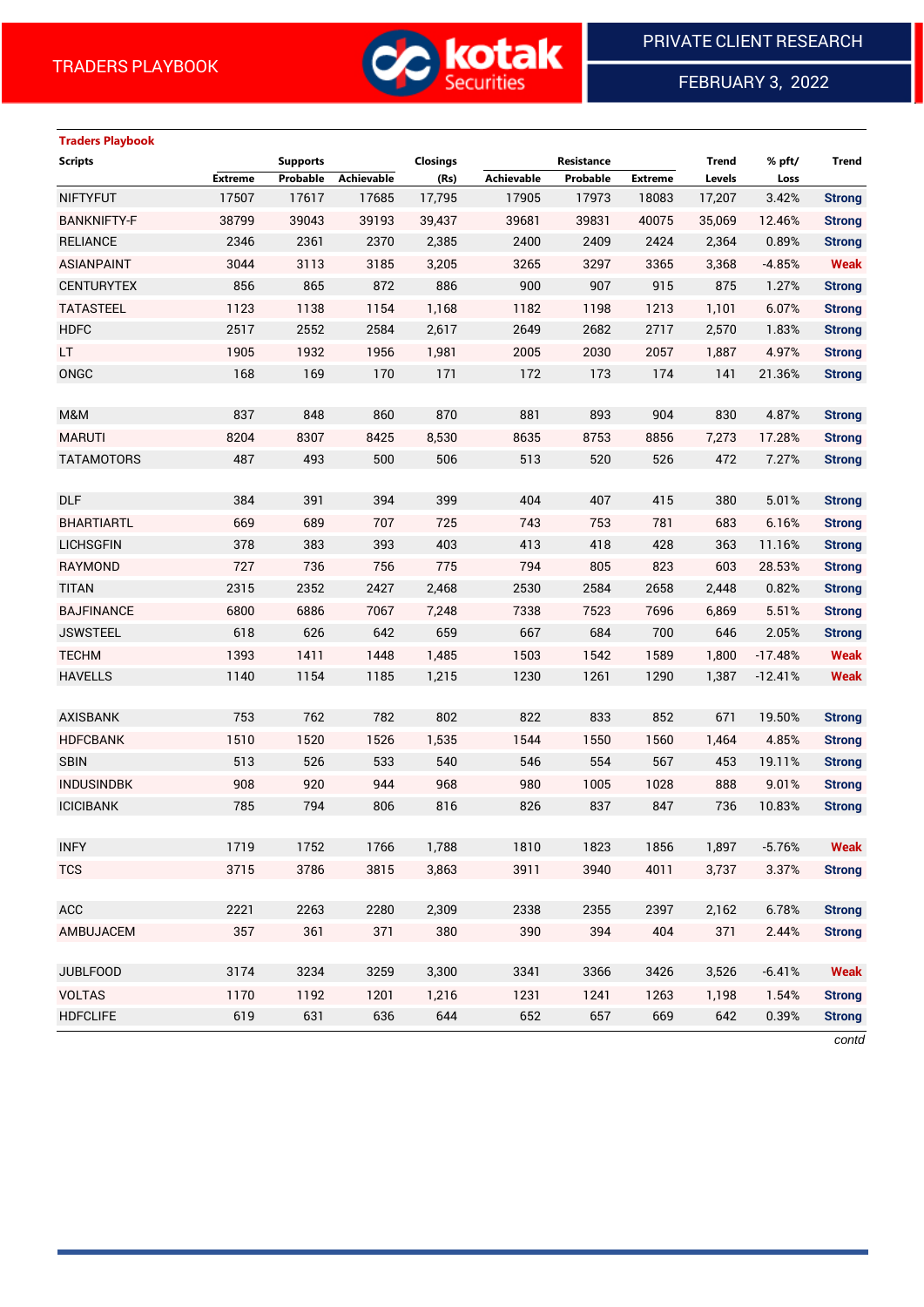### **Closing Pricess**

Closing price is that price at which a scrip closes on the previous day. Traders can start their intraday trade on this level. The stock or index should sustain above or below the closing price else you should exit the trade. Ideally, half a percent should be the stop loss above or below the closing price to enter the trade.

### **Trend**

Trend is the level at which the tendency of Indices and Stocks can be identified. For best results, you can use the 'Trend Remarks' to trade. A 'Weak' trend means that traders can trade with a negative bias. If the trend is 'Strong', you can trade long with a positive bias. Base price should be the closing price.

#### **Achievable (Supp/Resis)**

It is the price which can be achieved if the Index/Stock trades above or below the closing price. During normal course of trading, first levels are important as one can take profits around first resistance and supports levels.

### **Probable (Supp/Resis)**

It's a second resistance/support and can be achieved if stocks/indices are in trending mode. Events can lead stocks and indices to reach these levels.

### **Extreme levels**

Sometimes, the stocks fall or rise to their average lowest or highest levels FOR THE DAY and that may act as an excellent contra buying or selling opportunity with a stop loss given in the table. This means buying around extreme support and selling around extreme resistance strictly with a given stop loss. For e.g. If the extreme support for Nifty is given at 5605, and in case the market comes down to similar levels, then you can initiate long positions with the given 'stop loss for long' in the column, say at 5585. If it breaks 5585 then the trader must exit the position. This is valid on both the sides.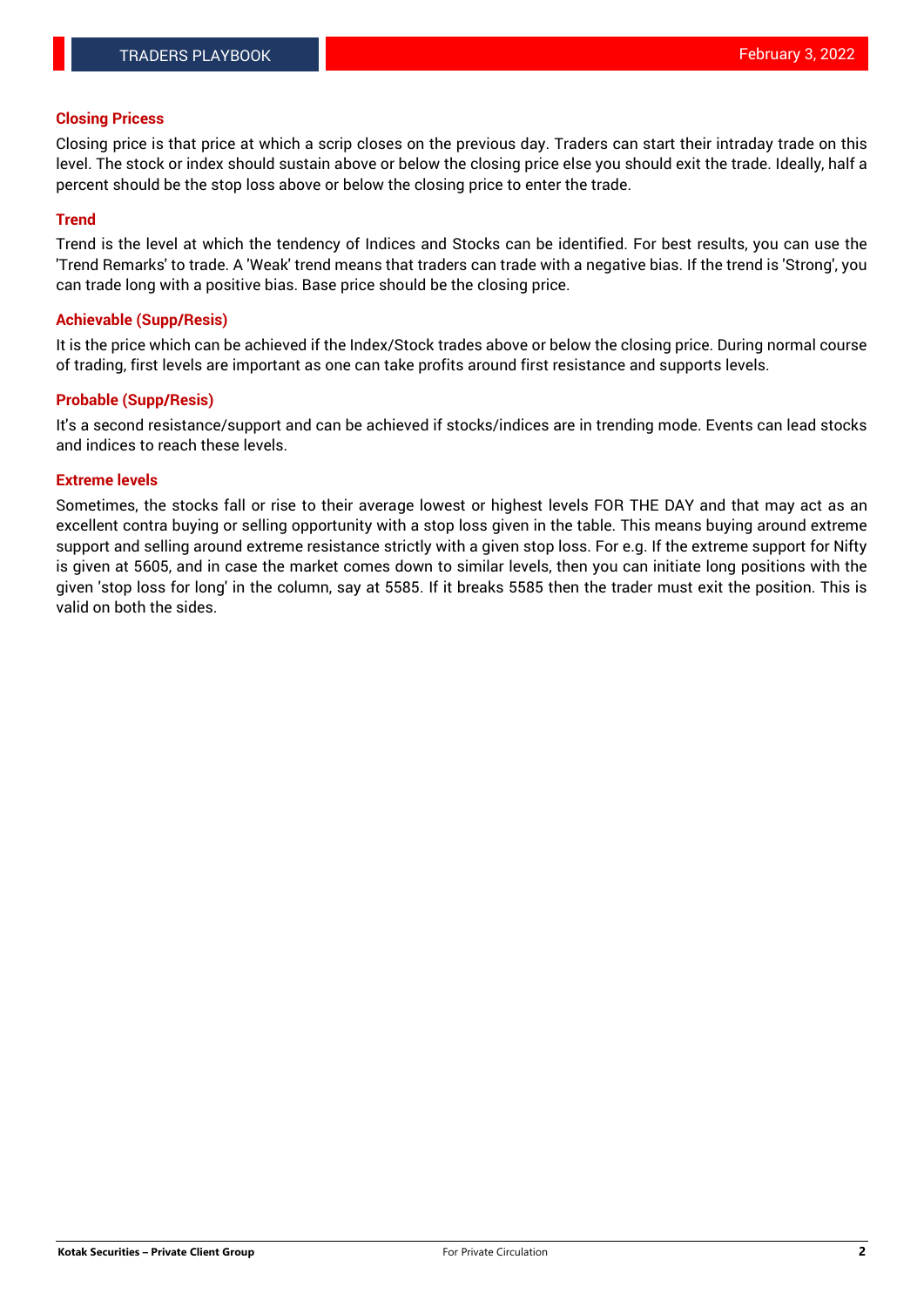### **RATING SCALE (PRIVATE CLIENT GROUP)**

| <b>BUY</b>             | $-$ | A condition that indicates a good time to buy a stock. The exact circumstances of the signal will be determined by the indicator that an<br>analyst is using.    |
|------------------------|-----|------------------------------------------------------------------------------------------------------------------------------------------------------------------|
| <b>SELL</b>            |     | - A condition that indicates a good time to sell a stock. The exact circumstances of the signal will be determined by the indicator that an<br>analyst is using. |
| <b>Stop Loss Order</b> | $-$ | An instruction to the broker to buy or sell stock when it trades beyond a specified price. They serve to either protect your profits or<br>limit your losses.    |

#### **FUNDAMENTAL RESEARCH TEAM (PRIVATE CLIENT GROUP)**

Head of Research Auto & Auto Ancillary Transportation, Paints, FMCG Banking & Finance shrikant.chouhan@kotak.com arun.agarwal@kotak.com agarwal.amit@kotak.com Hemali.Dhame@kotak.com +91 22 6218 5408 +91 22 6218 6443 +91 22 6218 6439 +91 22 6218 6433

**Jatin Damania Purvi Shah Rini Mehta K. Kathirvelu** Metals & Mining, Midcap **Pharmaceuticals** Research Associate Support Executive jatin.damania@kotak.com [purvi.shah@kotak.com](mailto:purvi.shah@kotak.com) rini.mehta@kotak.com [k.kathirvelu@kotak.com](mailto:k.kathirvelu@kotak.com)  $+91$  22 6218 6440  $+91$  22 6218 6432

**Sumit Pokharna Pankaj Kumar** Oil and Gas, Information Tech Midcap sumit.pokharna@kotak.com pankajr.kumar@kotak.com +91 22 6218 6438 +91 22 6218 6434

**Shrikant Chouhan Arun Agarwal Amit Agarwal, CFA Hemali Dhame**

**TECHNICAL RESEARCH TEAM (PRIVATE CLIENT GROUP)**

**Shrikant Chouhan Amol Athawale Sayed Haider**<br>shrikant.chouhan@kotak.com amol.athawale@kotak.com Research Ass [shrikant.chouhan@kotak.com](mailto:shrikant.chouhan@kotak.com) [amol.athawale@kotak.com](mailto:amol.athawale@kotak.com) Research Associate +91 22 6218 5408 +91 20 6620 3350 [sayed.haider@kotak.com](mailto:sayed.haider@kotak.com)

+91 22 62185498

# **DERIVATIVES RESEARCH TEAM (PRIVATE CLIENT GROUP)**

 $+91$  22 6218 5497

**Sahaj Agrawal Prashanth Lalu Prasenjit Biswas, CMT, CFTe** [sahaj.agrawal@kotak.com](mailto:sahaj.agrawal@kotak.com) [prashanth.lalu@kotak.com](mailto:prashanth.lalu@kotak.com) [prasenjit.biswas@kotak.com](mailto:prasenjit.biswas@kotak.com)